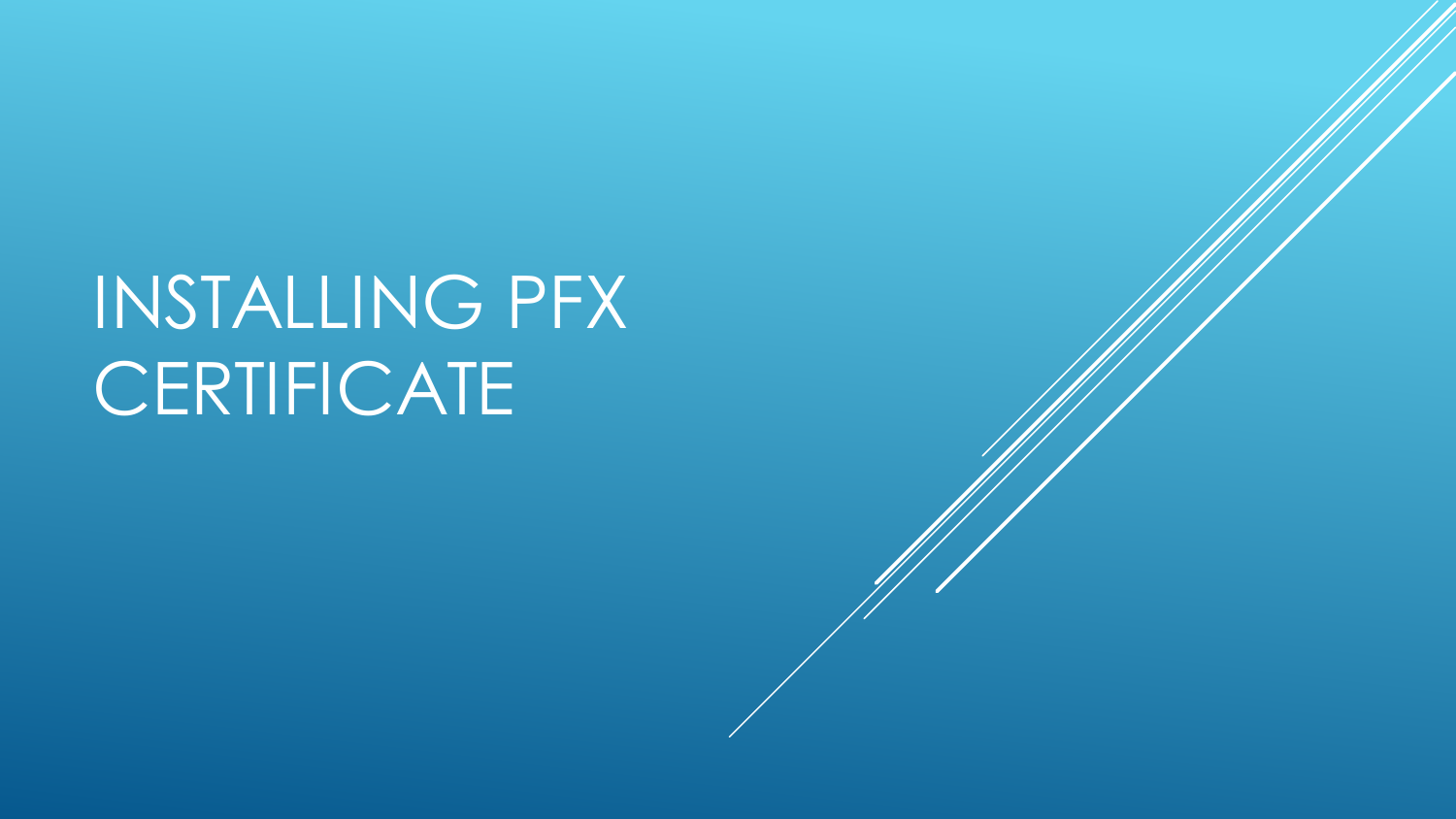

After PFX Certificate is downloaded, Right click on certificate and select Install PFX.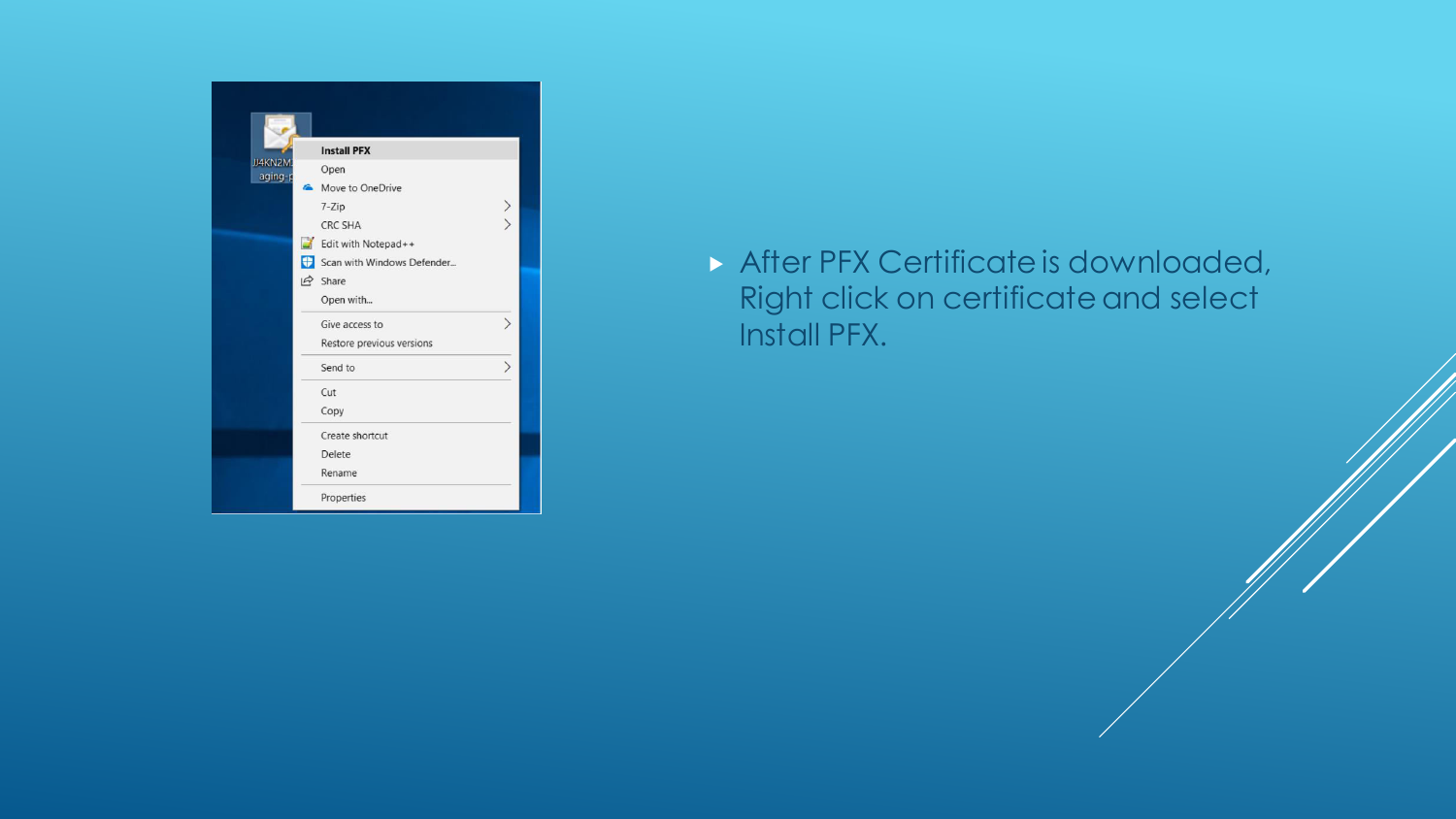| ← <b>Le</b> Certificate Import Wizard                                                                                                                                                                                                                               | $\times$ |
|---------------------------------------------------------------------------------------------------------------------------------------------------------------------------------------------------------------------------------------------------------------------|----------|
| Welcome to the Certificate Import Wizard                                                                                                                                                                                                                            |          |
| This wizard helps you copy certificates, certificate trust lists, and certificate revocation<br>lists from your disk to a certificate store.                                                                                                                        |          |
| A certificate, which is issued by a certification authority, is a confirmation of your identity<br>and contains information used to protect data or to establish secure network<br>connections. A certificate store is the system area where certificates are kept. |          |
| Store Location<br>Current User                                                                                                                                                                                                                                      |          |
| O Local Machine                                                                                                                                                                                                                                                     |          |
| To continue, click Next.                                                                                                                                                                                                                                            |          |
|                                                                                                                                                                                                                                                                     |          |
| Cancel<br>Next                                                                                                                                                                                                                                                      |          |

- ▶ You will be prompted with welcome screen.
- Select store location with: "Current User"
- Click Next.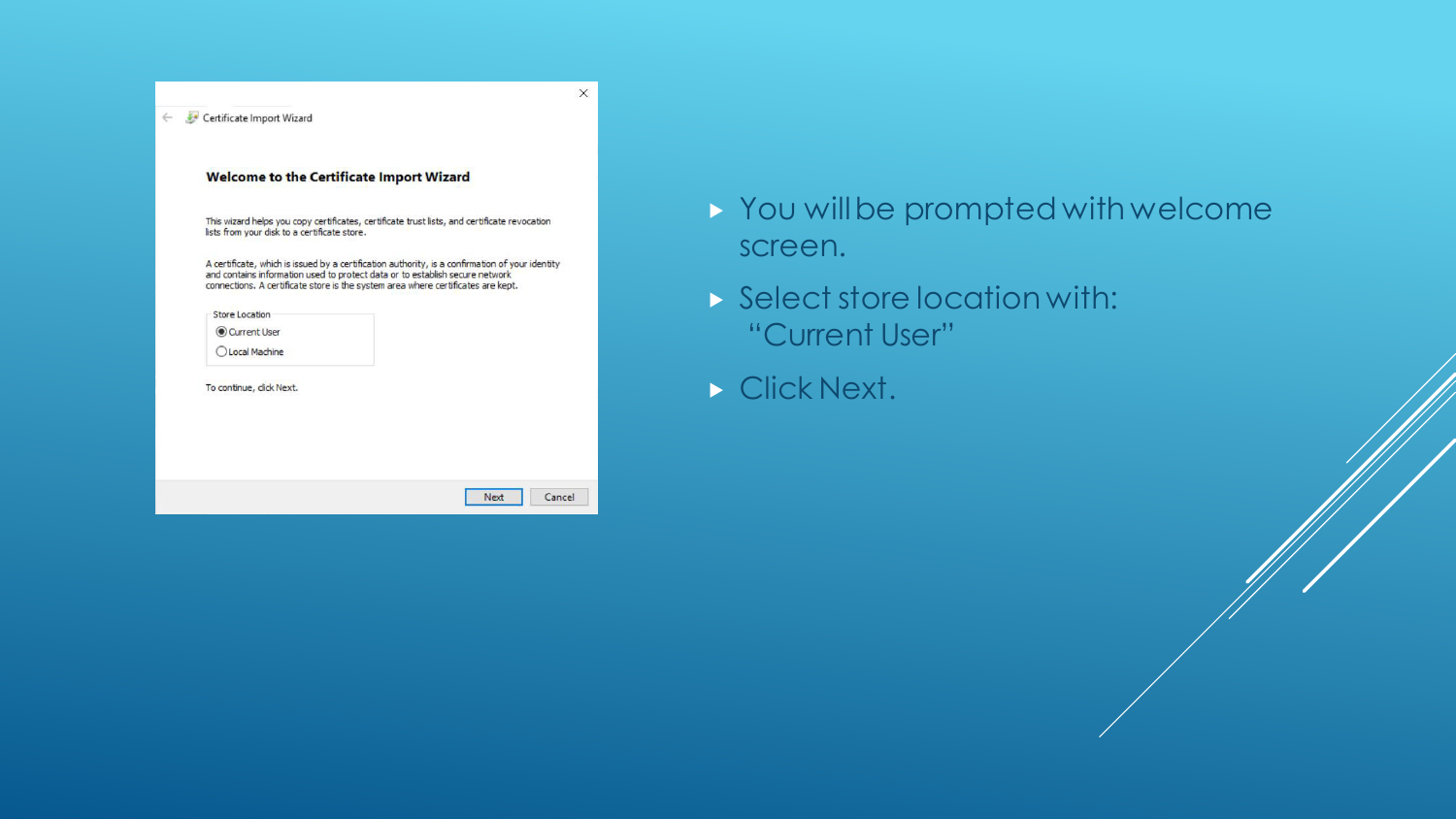

- Check if file has correct path to certificate.
- Click Next.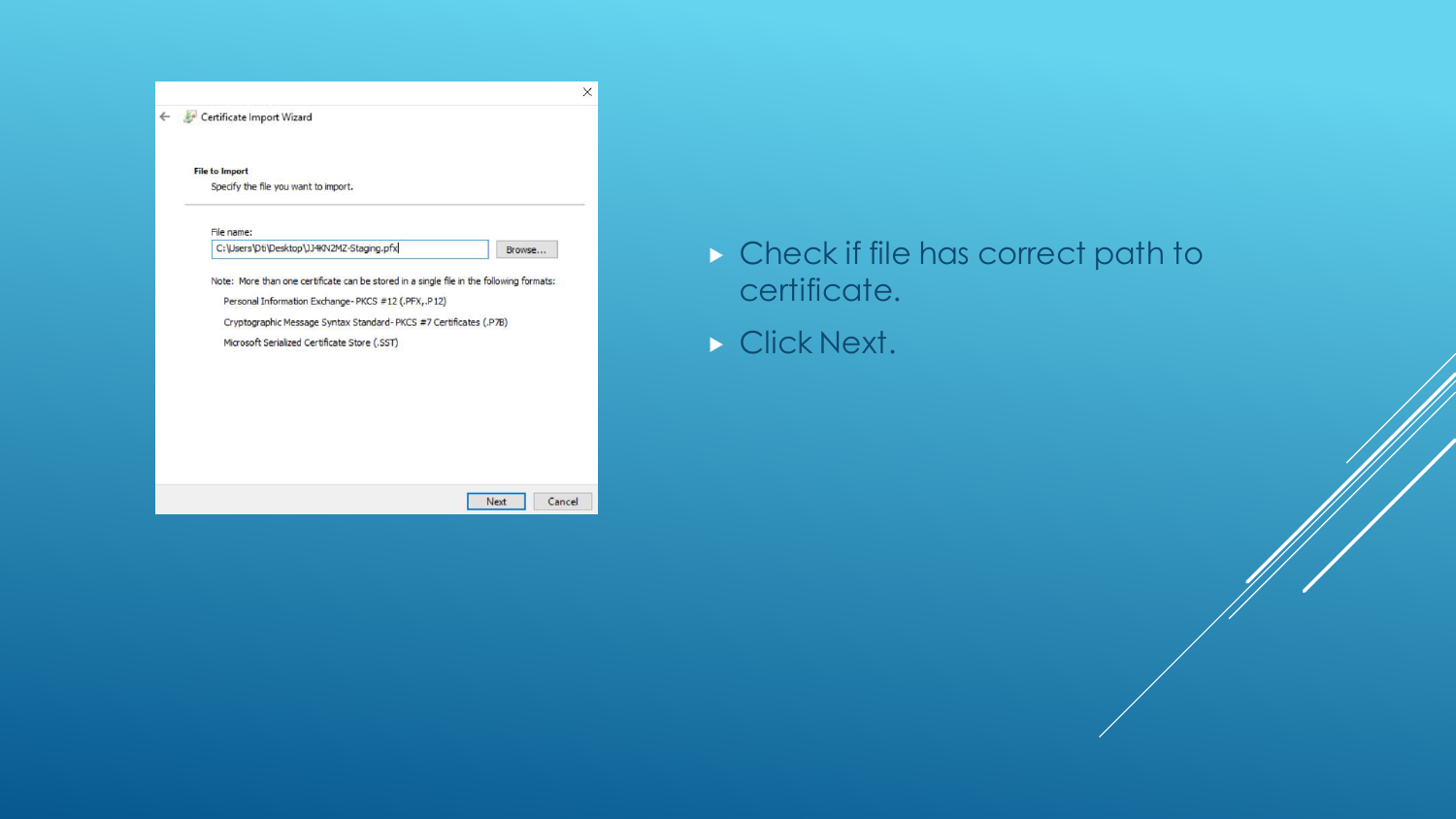| <b>Private key protection</b>                                                                                                                 |
|-----------------------------------------------------------------------------------------------------------------------------------------------|
| To maintain security, the private key was protected with a password.                                                                          |
| Type the password for the private key.                                                                                                        |
| Password:                                                                                                                                     |
|                                                                                                                                               |
| Display Password                                                                                                                              |
| Import options:                                                                                                                               |
| Enable strong private key protection. You will be prompted every time the<br>private key is used by an application if you enable this option. |
| Mark this key as exportable. This will allow you to back up or transport your<br>keys at a later time.                                        |
| Protect private key using virtualized-based security(Non-exportable)                                                                          |
| $\triangledown$ Include all extended properties.                                                                                              |

- ▶ Type in Password that was provided.
- Check Fields as in example.
- Click Next.

 $\times$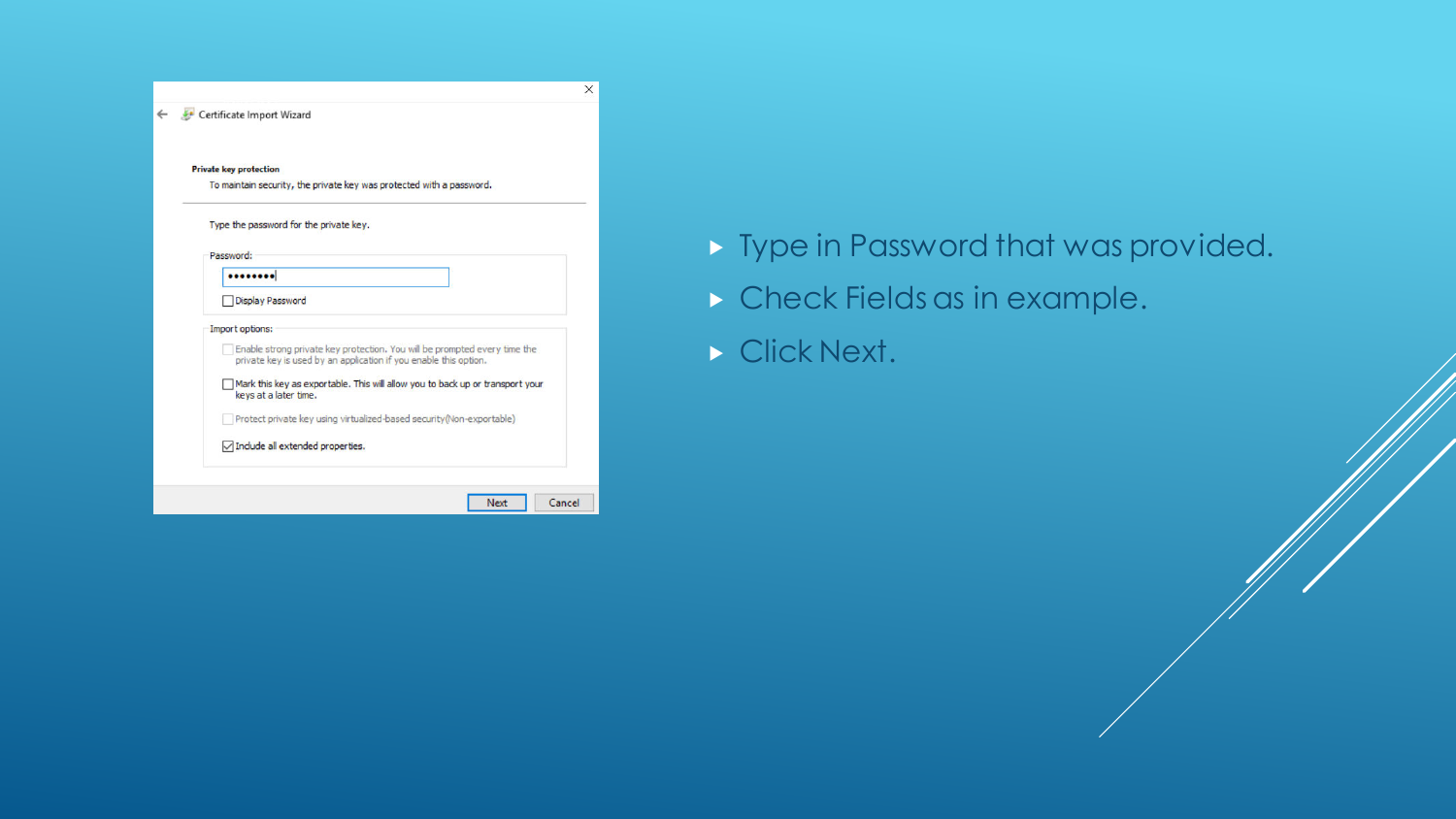|                                                                                                             | $\times$ |  |  |  |  |
|-------------------------------------------------------------------------------------------------------------|----------|--|--|--|--|
| ← Certificate Import Wizard                                                                                 |          |  |  |  |  |
| <b>Certificate Store</b>                                                                                    |          |  |  |  |  |
| Certificate stores are system areas where certificates are kept.                                            |          |  |  |  |  |
| Windows can automatically select a certificate store, or you can specify a location for<br>the certificate. |          |  |  |  |  |
| $\bigcirc$ Automatically select the certificate store based on the type of certificate                      |          |  |  |  |  |
| I Place all certificates in the following store                                                             |          |  |  |  |  |
| Certificate store:                                                                                          |          |  |  |  |  |
| Browse                                                                                                      |          |  |  |  |  |
|                                                                                                             |          |  |  |  |  |
|                                                                                                             |          |  |  |  |  |
|                                                                                                             |          |  |  |  |  |
|                                                                                                             |          |  |  |  |  |
|                                                                                                             |          |  |  |  |  |
|                                                                                                             |          |  |  |  |  |
|                                                                                                             |          |  |  |  |  |
|                                                                                                             |          |  |  |  |  |
| Cancel<br>Next                                                                                              |          |  |  |  |  |

- Check "Place all certificates in following store".
- Click Browse.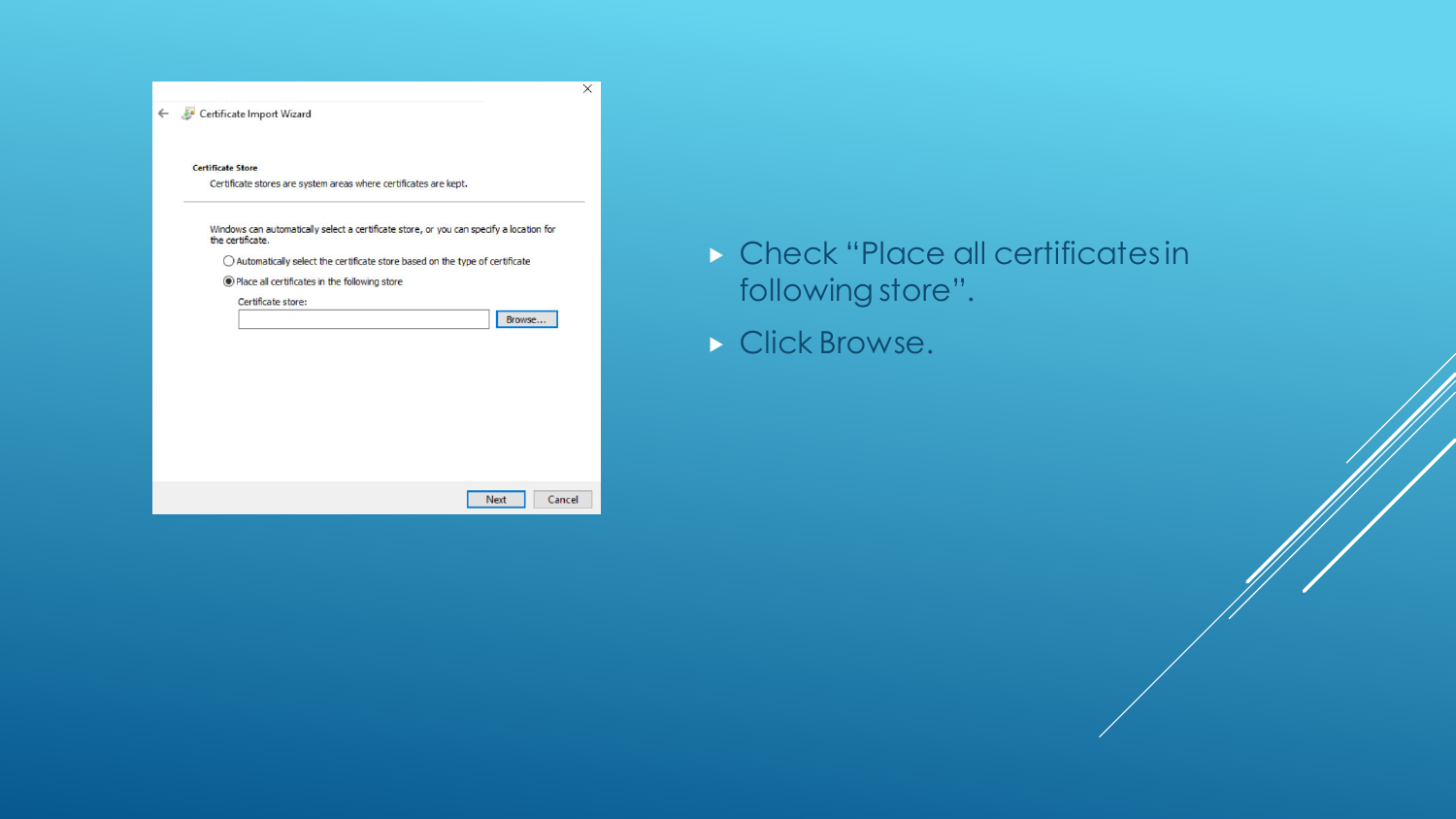

- $\triangleright$  This window will prompt you where to save certificate, Select Personal.
- Click OK.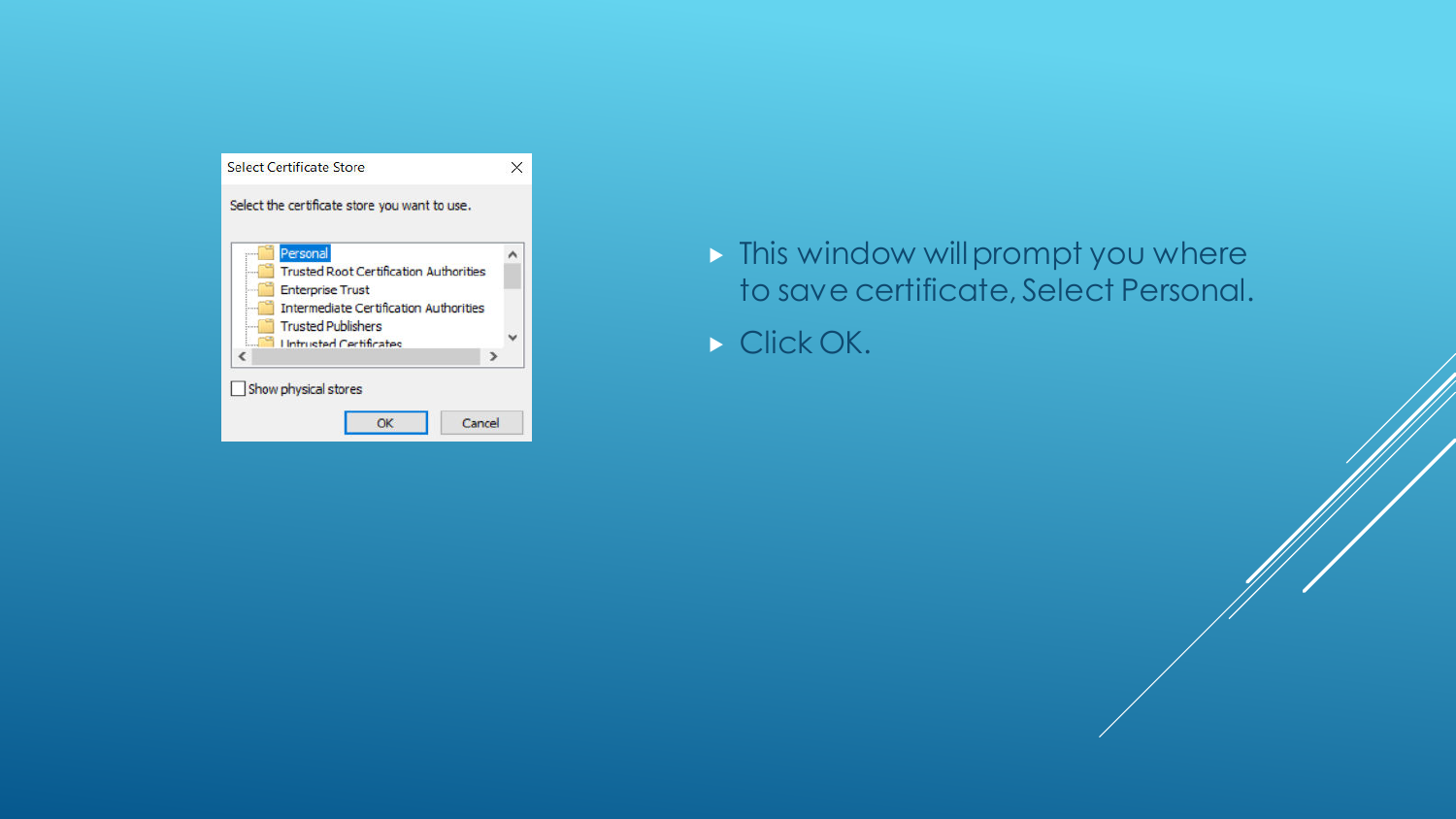|                                                                                        | ← Certificate Import Wizard |  |                                                                                         |        |  |
|----------------------------------------------------------------------------------------|-----------------------------|--|-----------------------------------------------------------------------------------------|--------|--|
| <b>Certificate Store</b>                                                               |                             |  |                                                                                         |        |  |
| Certificate stores are system areas where certificates are kept.                       |                             |  |                                                                                         |        |  |
|                                                                                        | the certificate.            |  | Windows can automatically select a certificate store, or you can specify a location for |        |  |
| $\bigcirc$ Automatically select the certificate store based on the type of certificate |                             |  |                                                                                         |        |  |
| I Place all certificates in the following store                                        |                             |  |                                                                                         |        |  |
|                                                                                        | Certificate store:          |  |                                                                                         |        |  |
|                                                                                        | Personal                    |  |                                                                                         | Browse |  |
|                                                                                        |                             |  |                                                                                         |        |  |
|                                                                                        |                             |  |                                                                                         |        |  |
|                                                                                        |                             |  |                                                                                         |        |  |
|                                                                                        |                             |  |                                                                                         |        |  |
|                                                                                        |                             |  |                                                                                         |        |  |
|                                                                                        |                             |  |                                                                                         |        |  |
|                                                                                        |                             |  |                                                                                         |        |  |
|                                                                                        |                             |  |                                                                                         |        |  |

- Certificate store in wizard will be updated with selected store location.
- Check if it's correct store location.
- Click Next.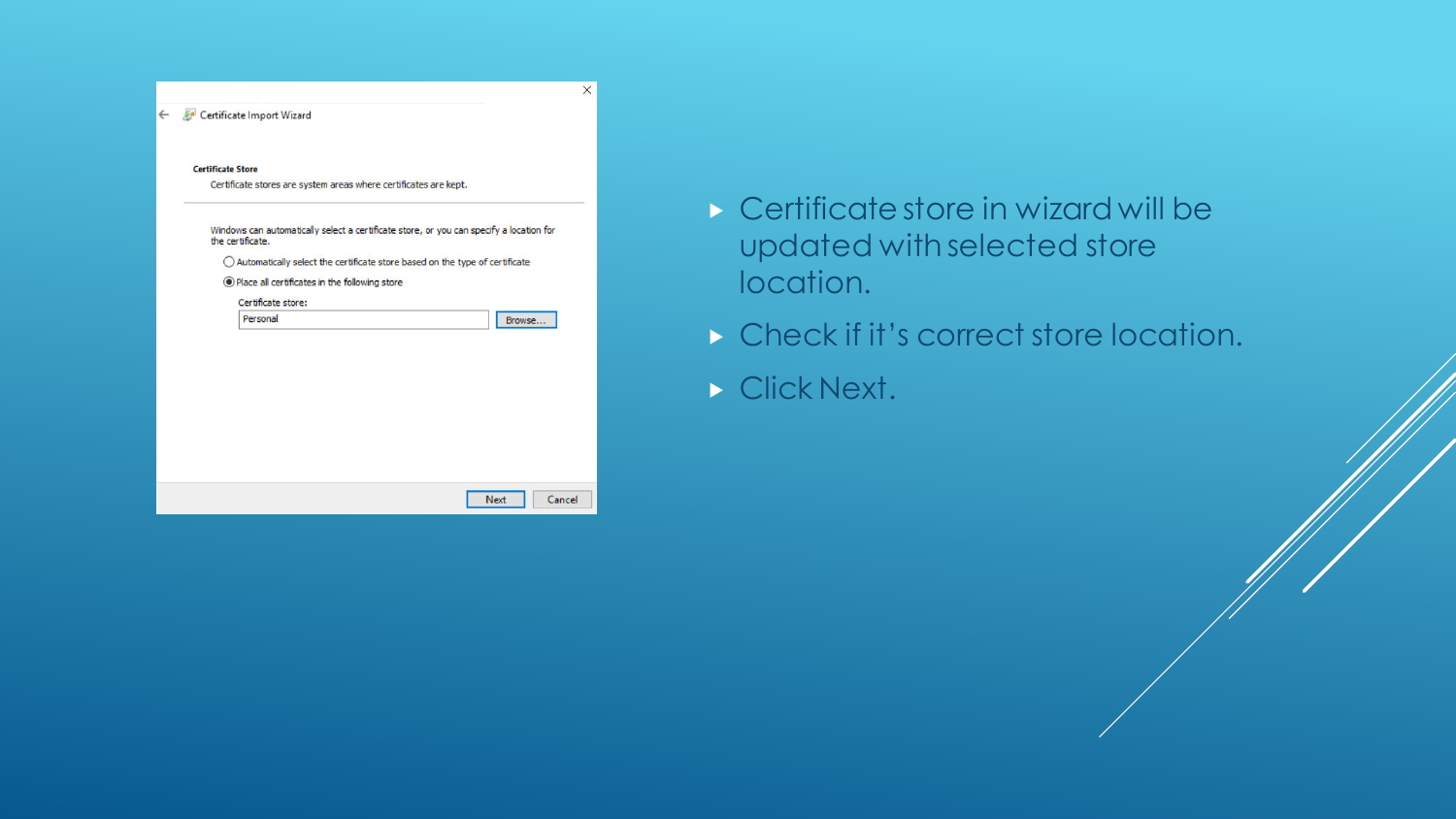| The certificate will be imported after you dick Finish.<br>You have specified the following settings:<br>Certificate Store Selected by User Personal<br>Content<br>PFX<br>File Name<br>C:\Users\YourFileLocation |  | <b>Completing the Certificate Import Wizard</b> |  |
|------------------------------------------------------------------------------------------------------------------------------------------------------------------------------------------------------------------|--|-------------------------------------------------|--|
|                                                                                                                                                                                                                  |  |                                                 |  |
|                                                                                                                                                                                                                  |  |                                                 |  |
|                                                                                                                                                                                                                  |  |                                                 |  |
|                                                                                                                                                                                                                  |  |                                                 |  |
|                                                                                                                                                                                                                  |  |                                                 |  |
|                                                                                                                                                                                                                  |  |                                                 |  |
|                                                                                                                                                                                                                  |  |                                                 |  |
| €                                                                                                                                                                                                                |  |                                                 |  |
|                                                                                                                                                                                                                  |  |                                                 |  |
|                                                                                                                                                                                                                  |  |                                                 |  |
|                                                                                                                                                                                                                  |  |                                                 |  |
|                                                                                                                                                                                                                  |  |                                                 |  |
|                                                                                                                                                                                                                  |  |                                                 |  |

 $\times$ 

- Check if data matches data you have provided.
- Click Finish.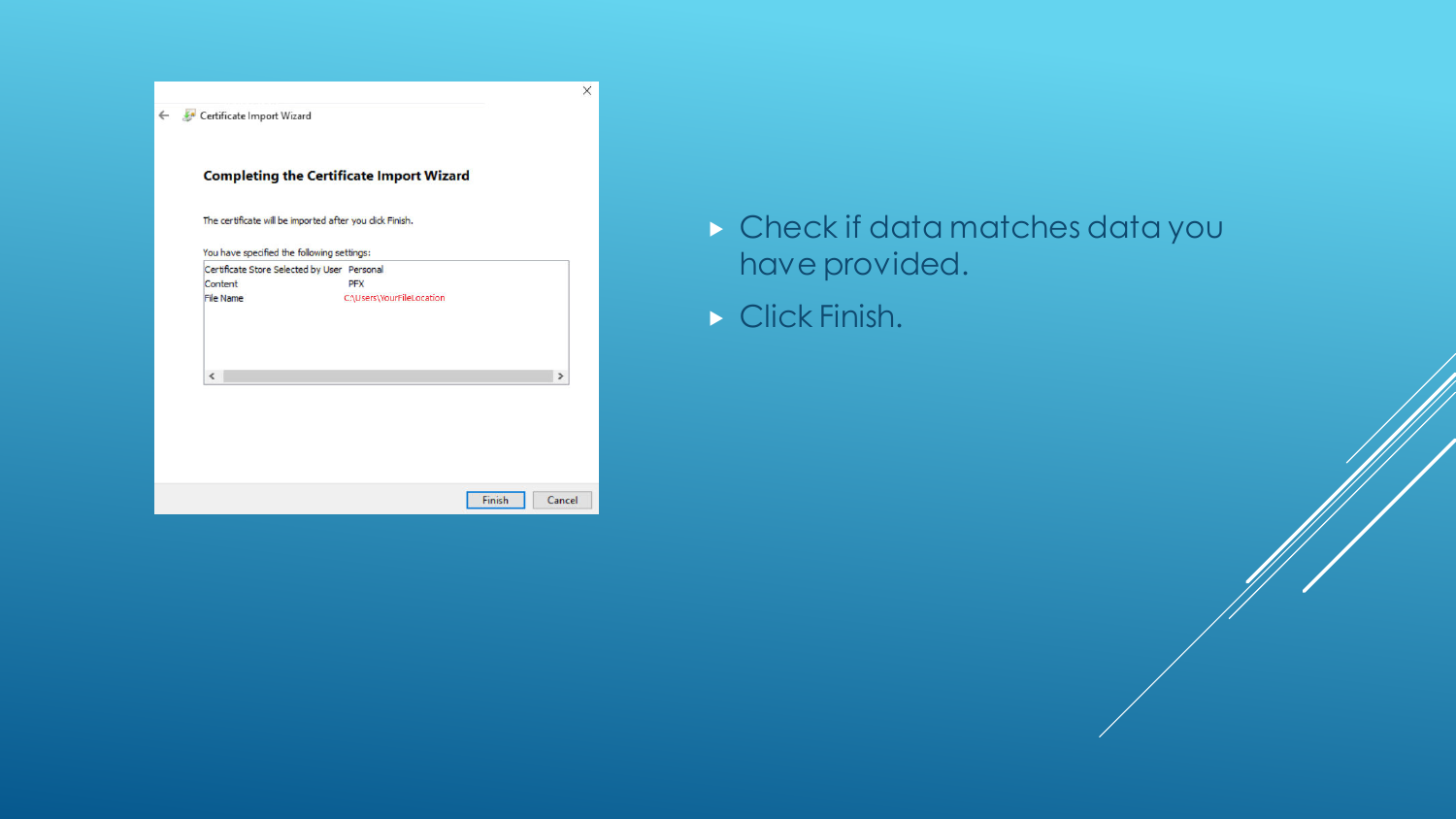

## $\triangleright$  To verify if certificate is successfully installed, Search for "Manage user certificates"

Double click.

## PFX VERIFICATION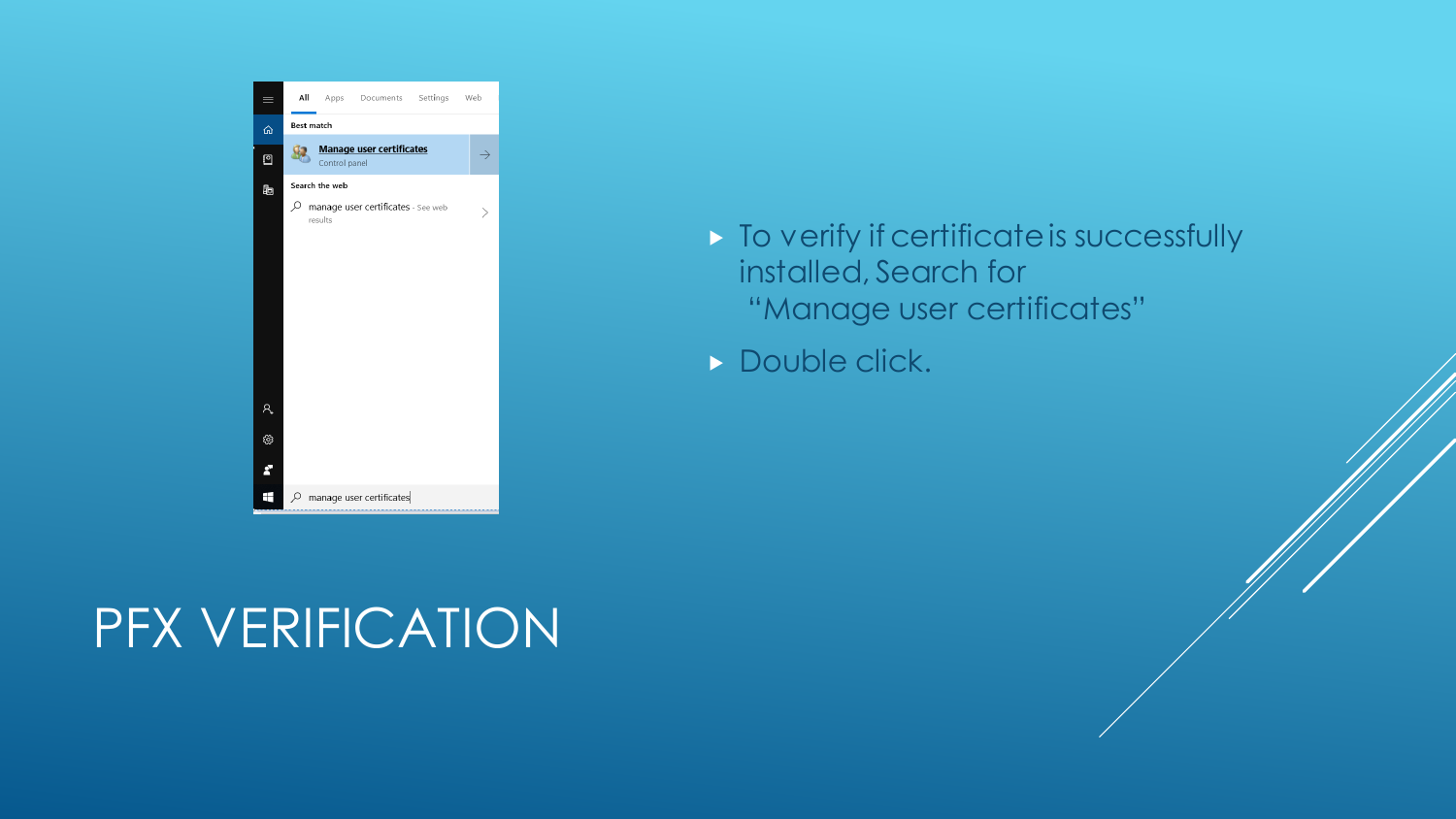

- **> You will be prompted with** "certmgr" window.
- Select folder Certificates subfolder of "Personal".
- **Check list if Certificate is installed.**
- **Double click on certificate.**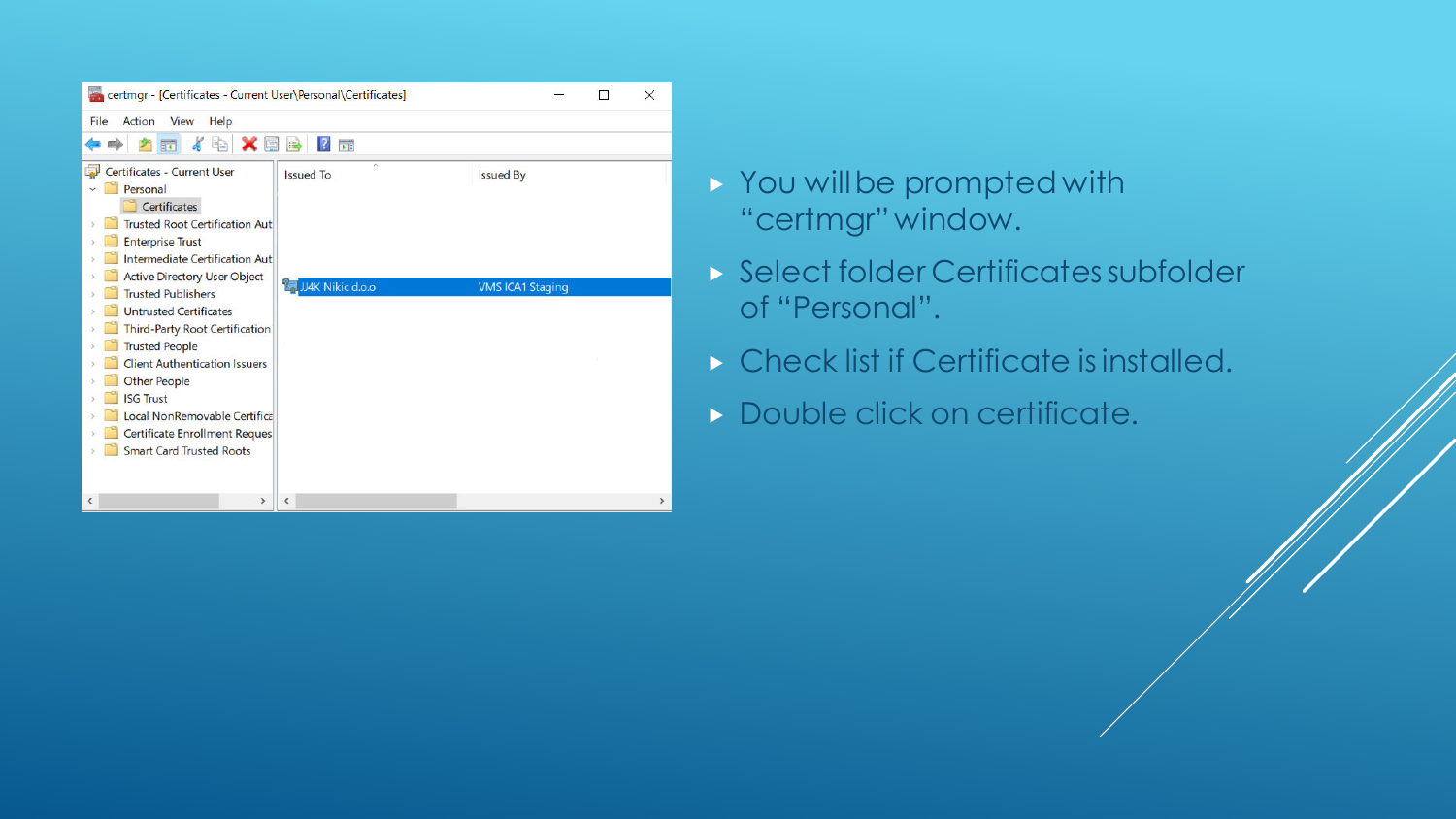

- ▶ You will be prompted with Certificate General Information tab.
- Here you can find Validation Date.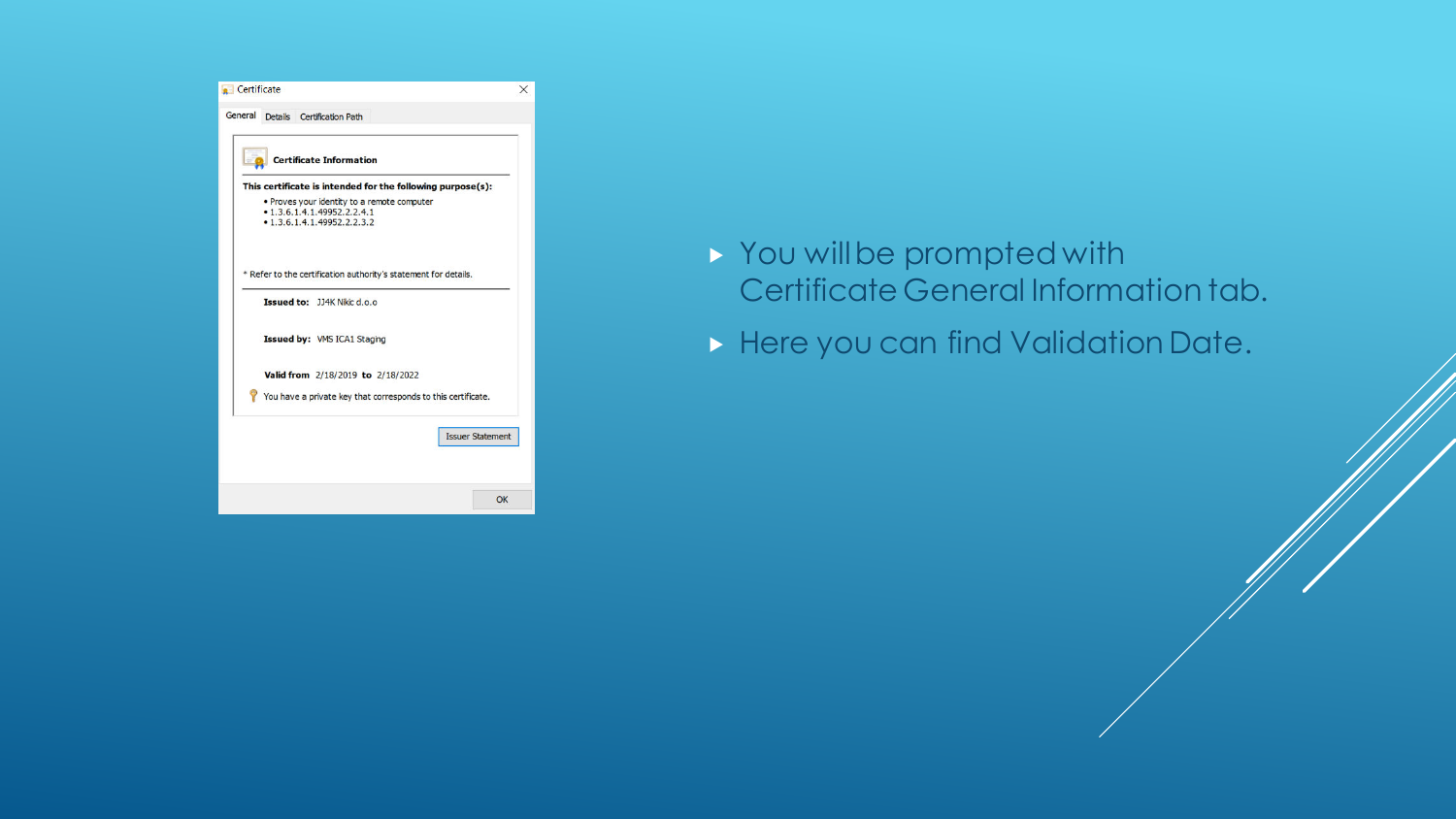| General Details Certification Path<br>$<$ All $>$<br>Show:<br>A<br>Field<br>Value<br>Version<br>V <sub>3</sub><br>Serial number<br>5198bfd4dbbd2886000000000<br>Signature algorithm<br>sha256RSA<br>Signature hash algorithm<br>sha256<br>Issuer<br>VMS ICA1 Staging, FRCS, FJ<br>Valid from<br>Monday, February 18, 2019 2:<br>Valid to<br>Friday, February 18, 2022 2:39<br>JJ4K Nikic d.o.o, JJ4KN2MZ, Niki<br>Subject<br><b>ALL PORT</b><br><b>BAL ISAIA BY 1</b><br>$CN = JJ4K$ Nikic d.o.o<br>SERIALNUMBER = JJ4KN2MZ<br>$QU = Nikic d.o.o.$<br>$Q = Nikic d.o.o$<br>STREET = Stevana Dukica 10<br>$L = Beograd$<br>$C = RS$ | <b>e</b> Certificate |  | × |
|------------------------------------------------------------------------------------------------------------------------------------------------------------------------------------------------------------------------------------------------------------------------------------------------------------------------------------------------------------------------------------------------------------------------------------------------------------------------------------------------------------------------------------------------------------------------------------------------------------------------------------|----------------------|--|---|
|                                                                                                                                                                                                                                                                                                                                                                                                                                                                                                                                                                                                                                    |                      |  |   |
|                                                                                                                                                                                                                                                                                                                                                                                                                                                                                                                                                                                                                                    |                      |  |   |
|                                                                                                                                                                                                                                                                                                                                                                                                                                                                                                                                                                                                                                    |                      |  |   |
| <b>Edit Properties</b><br>Copy to File                                                                                                                                                                                                                                                                                                                                                                                                                                                                                                                                                                                             |                      |  |   |
| OK                                                                                                                                                                                                                                                                                                                                                                                                                                                                                                                                                                                                                                 |                      |  |   |

Details tab, will display information such as: Serial Number, Subject, Issuer, etc